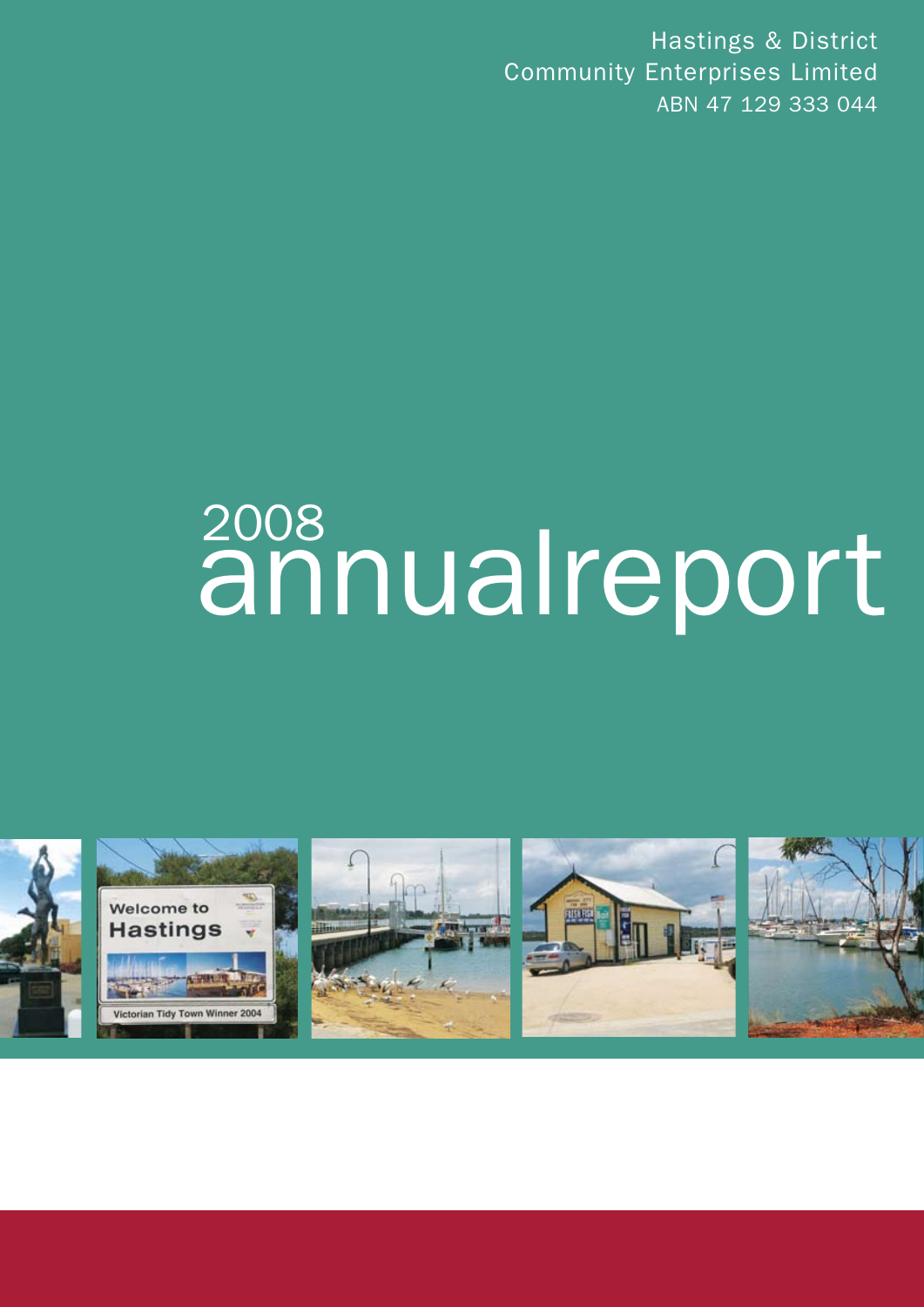### **Contents**

Chairman's report 2

Manager's report 3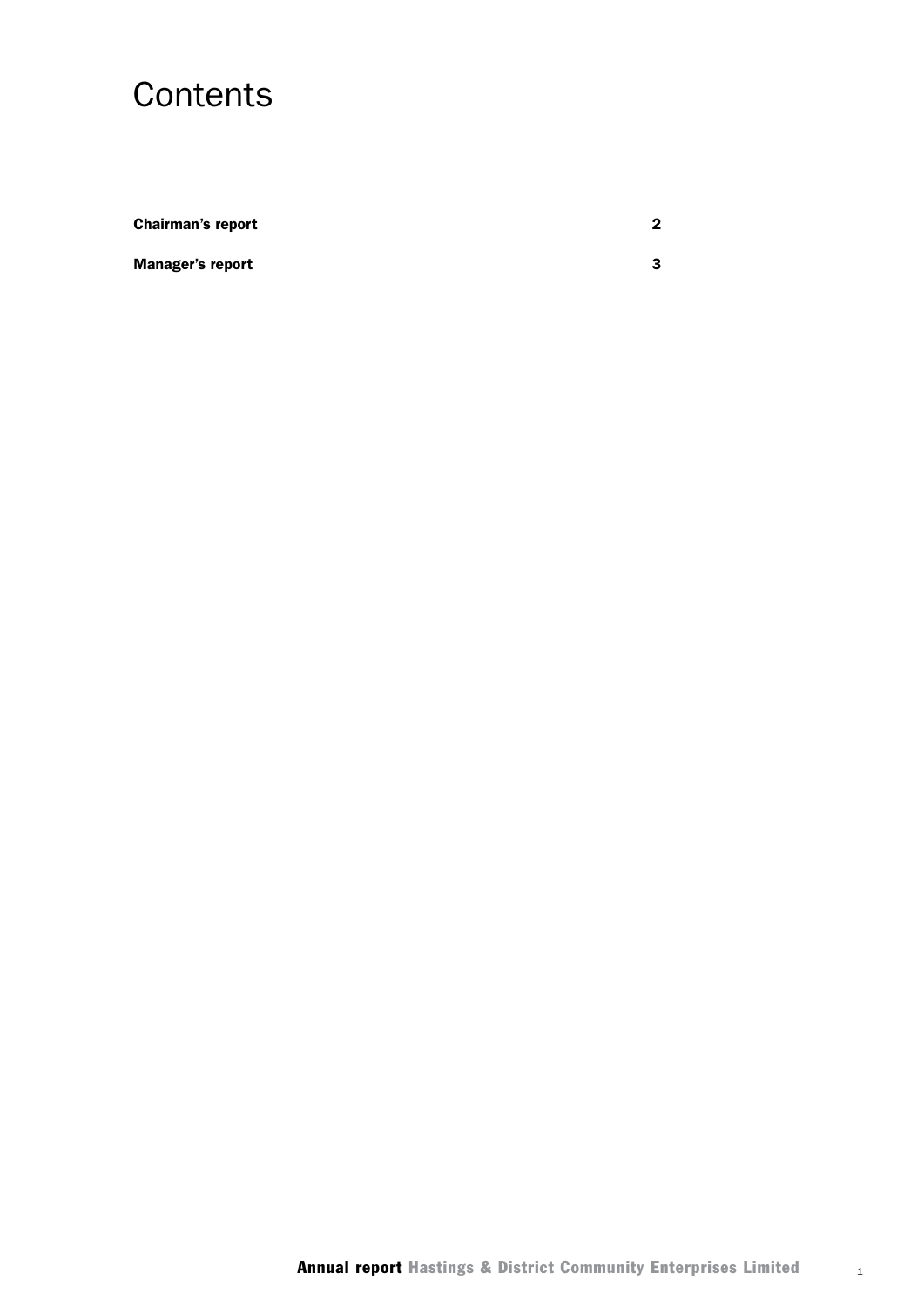## Chairman's report

#### For year ending 30 June 2008

It gives me great pleasure to report to shareholders on our Company performance for the year ending 30 June 2008.

This report will be a little unusual, in that no financial details will be available, because we only commenced operations at the end of June 2008. The first yearly trading details will therefore be available at this time next year.

During the past six months we have achieved the necessary minimum capital to secure the franchise, lease our premises, fit out the premises, opening the doors on 26 June. This was a huge effort and great testimony to the dedication of our directors.

Whilst this was in progress, our Branch Manager Christine Trembath, and her wonderful team were assembled and fully trained. We are so lucky to have such a team working on our behalf.

Early indications are that our budgets for 2009 are sound and achievable with local businesses and citizens transferring their banking business as indicated in the pledge campaign. To achieve the desired results we need to continue this trend, and I look forward to reporting on our business growth this time next year.

To you our shareholders, we sincerely thank you for your support. Without you we simply would not be here.

To our Board of Directors, my sincere thanks for your dedicated service to our community. History will show that all your efforts were well worth while.

Vic Rodwell Chairman.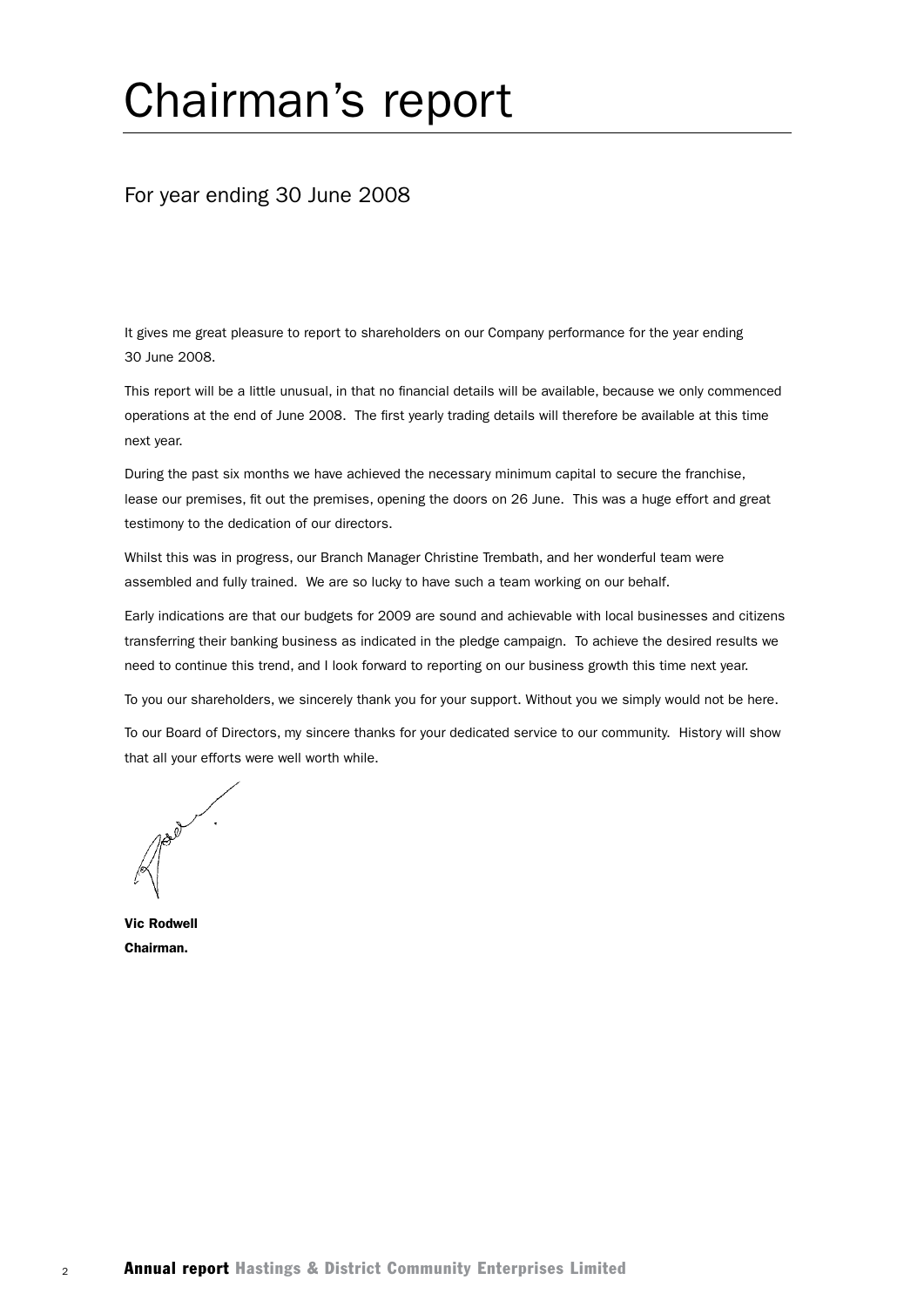## Manager's report

#### For year ending 30 June 2008

It is with great delight that I was installed as the Manager of the new branch of Hastings & District Community Bank® Branch which opened on a chilly winter's day on 26 June. As I said on the day, it has taken a tremendous effort by the community and our Board Members, with countless hours of voluntary work and personal time to get us here and open. It is now my job along with our staff to ensure we look after this community and their banking needs.

All of us are locals living on the Peninsula and we are thrilled to be a part of this lovely new branch that gives us the opportunities and challenges to create another successful **Community Bank®** branch in this 10th anniversary year of the **Community Bank®** network.

We offer all of the products and services available in banking today which in addition to general transaction and savings accounts includes lending for business, housing and personal purposes, credit and debit cards, internet and merchant facilities, insurances and financial planning services to name just a few. We have a policy of integrity and honesty in our dealings with our customers where some of the features of "old style" banking are available such as being able to ring the branch directly and meet and speak with myself as Branch Manager. Additionally, we offer extended banking hours of 9am to 5pm Monday to Friday and 9am to 12 noon each Saturday, as well as the opportunity to give funds back to the community through our grants program.

We look forward to welcoming you all!

Churtine Lembert

Christine Trembath Branch Manager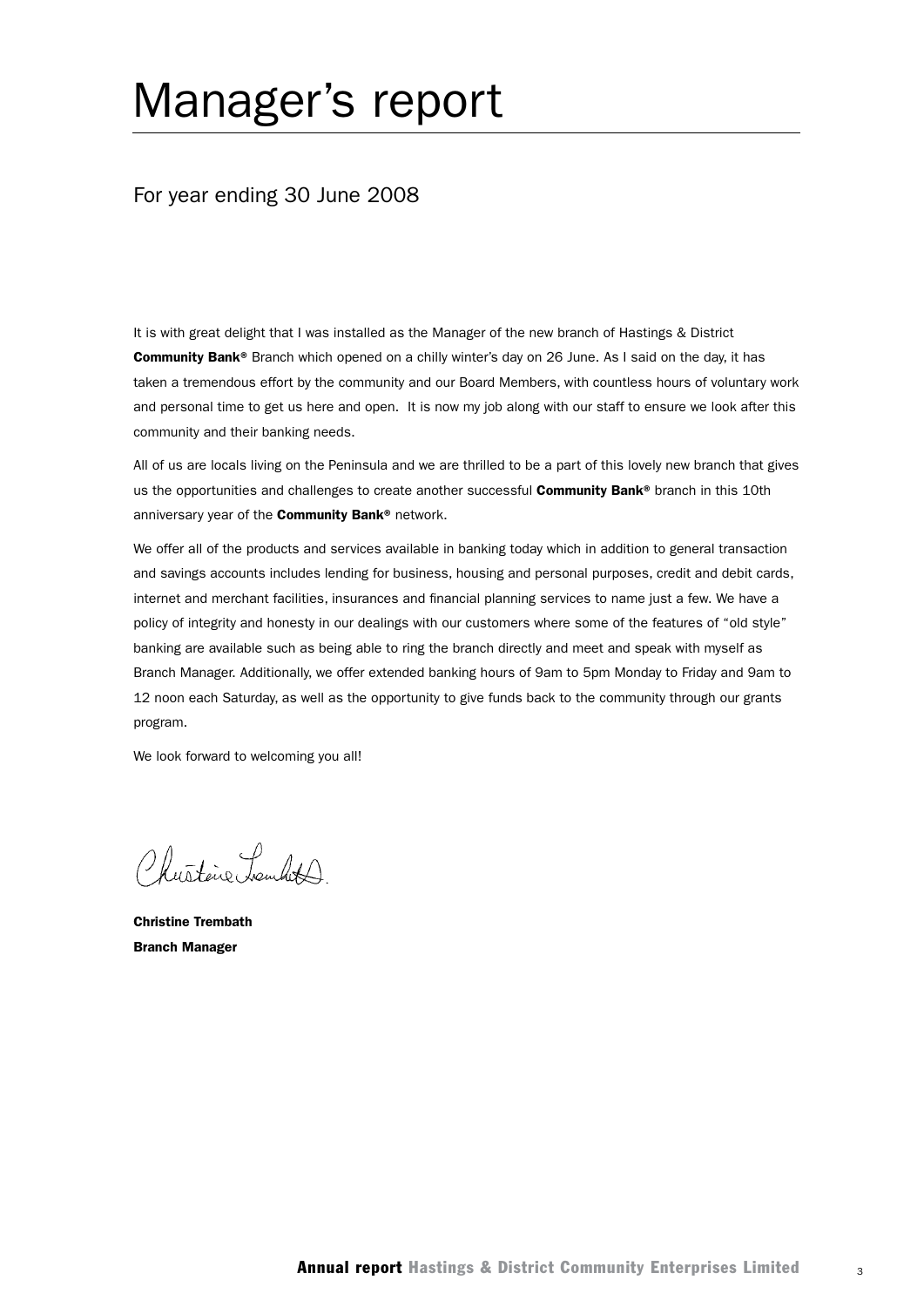Annual report Hastings & District Community Enterprises Limited